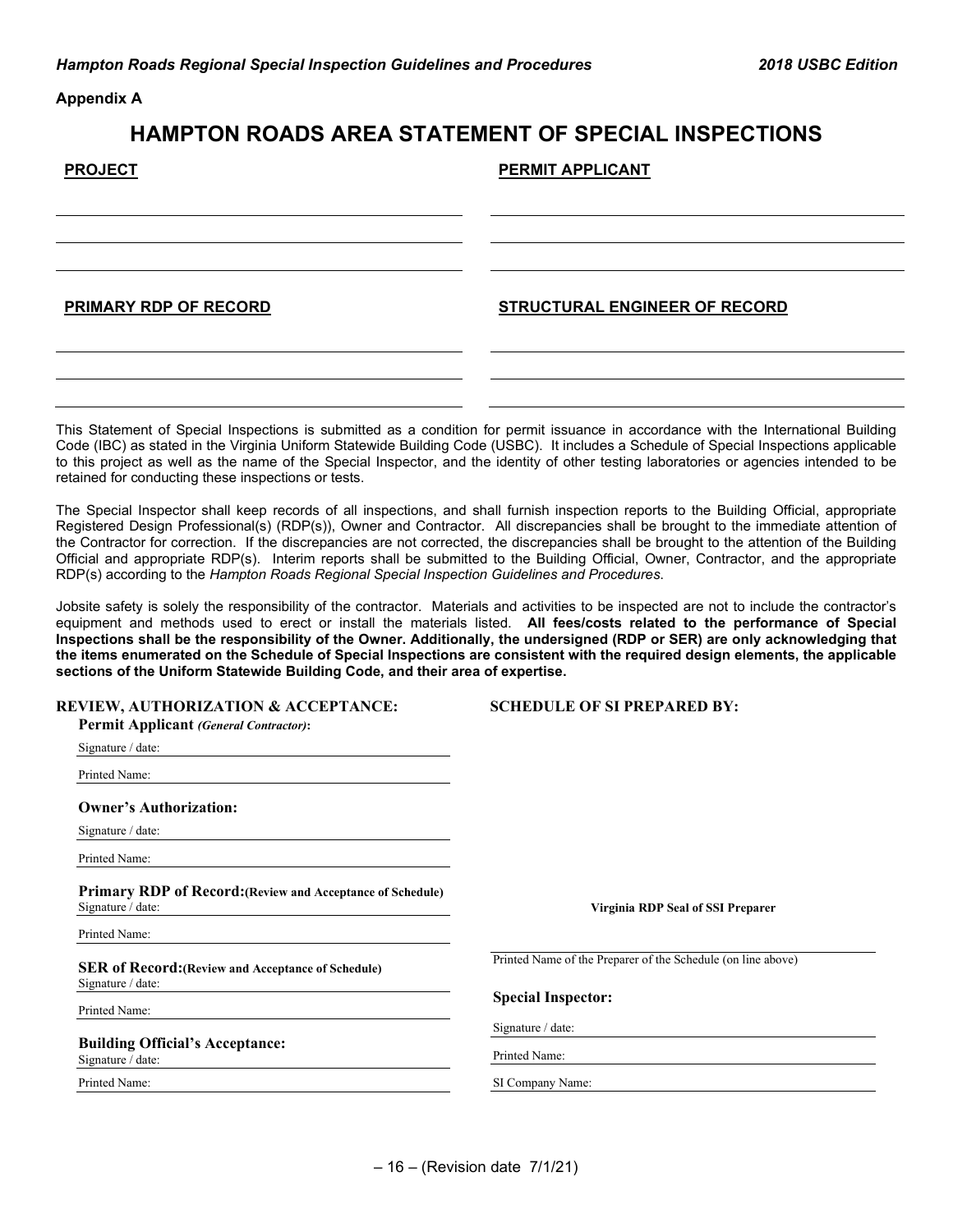## **SCHEDULE OF SPECIAL INSPECTIONS**

|                                                                                                                                 |                                                                                                                                                               | <b>APPLICABLE TO THIS PROJECT</b> |                                                                                                                                        |  |                        |  |
|---------------------------------------------------------------------------------------------------------------------------------|---------------------------------------------------------------------------------------------------------------------------------------------------------------|-----------------------------------|----------------------------------------------------------------------------------------------------------------------------------------|--|------------------------|--|
| <b>MATERIAL/ACTIVITY</b>                                                                                                        | <b>TYPE OF INSPECTION</b><br>Y/C/P/N                                                                                                                          |                                   | <b>EXTENT/REFERENCE</b>                                                                                                                |  | <b>AGENT COMPLETED</b> |  |
| <b>GENERAL</b>                                                                                                                  |                                                                                                                                                               |                                   |                                                                                                                                        |  |                        |  |
| Pre-construction conference                                                                                                     | Meeting with parties listed in Section 9 of HRRSIGP                                                                                                           |                                   | Scheduled by SI with the Contractor prior to                                                                                           |  |                        |  |
|                                                                                                                                 | to discuss Special Inspection procedures                                                                                                                      |                                   | commencement of work; VCC 113.4                                                                                                        |  |                        |  |
| <b>EARTHWORK</b>                                                                                                                |                                                                                                                                                               |                                   |                                                                                                                                        |  |                        |  |
| Site preparation (structure)                                                                                                    | Field testing and inspection                                                                                                                                  |                                   | Field Review; VCC 1705.6                                                                                                               |  |                        |  |
| Fill material (structure)                                                                                                       | Review submittals, field testing, and inspection                                                                                                              |                                   | Field Review; VCC 1705.6                                                                                                               |  |                        |  |
| Fill compaction (structure)                                                                                                     | In-place density tests, lift thickness                                                                                                                        |                                   | Field Review; VCC 1705.6                                                                                                               |  |                        |  |
| Excavation                                                                                                                      | Field inspection and verification of proper depth                                                                                                             |                                   | Field Review; VCC 1705.6                                                                                                               |  |                        |  |
| Foundation sub-grade (structure)                                                                                                | Field inspection of foundation subgrade prior to<br>placement of concrete                                                                                     |                                   | Field Review; VCC 1705.6                                                                                                               |  |                        |  |
| DEEP FOUNDATION/HELICAL PILE FOUNDATION ELEMENTS                                                                                |                                                                                                                                                               |                                   |                                                                                                                                        |  |                        |  |
| Materials                                                                                                                       | Review product, sizes, and lengths                                                                                                                            |                                   | Submittal and Field Review; VCC 112.2, 1705.7,<br>1705.8, 1705.9                                                                       |  |                        |  |
| Test piles                                                                                                                      | Monitor driving of test piles                                                                                                                                 |                                   | Field Review; VCC 1705.7, 1704.8 or 1704.9                                                                                             |  |                        |  |
| Installation                                                                                                                    | Monitor drilling, placement, plumbness, driving of<br>piles, including recording installation torque,<br>pressure, blows per foot, cut off, and tip elevation |                                   | Field Review; VCC 1705.7, 1705.8, 1705.9                                                                                               |  |                        |  |
| Load test                                                                                                                       | Monitor pile load test                                                                                                                                        |                                   | Field Review; VCC 1705.7, 1704.8 or 1704.9                                                                                             |  |                        |  |
| <b>CONCRETE</b>                                                                                                                 |                                                                                                                                                               |                                   |                                                                                                                                        |  |                        |  |
| Materials                                                                                                                       | Review product supplied versus certificates of<br>compliance and mix design                                                                                   |                                   | Submittal & Field Review; ACI 318: Ch. 19,<br>26.4.3, 26.4.4; VCC 1705.3, 1903.2, 1908.2,<br>1908.4                                    |  |                        |  |
| Installation of reinforcing steel, including<br>welding, as well as prestress tendons, anchor<br>bolts, and fiber-reinforcement | Field inspection of placement                                                                                                                                 |                                   | Submittal and Field Review; ACI 318: Ch. 20,<br>25.2, 25.3, 26.5.1-26.5.3; AWS D1.4;<br>VCC 1705.3, 1705.3.1, 1705.3.2, 1901.3, 1908.4 |  |                        |  |
| Formwork installation                                                                                                           | Field inspection                                                                                                                                              |                                   | Field Review; ACI 318; VCC 1705.3                                                                                                      |  |                        |  |
| Concreting operations and placement                                                                                             | Field inspection of placement/sampling                                                                                                                        |                                   | Field Review; ACI 318: 26.5.2, 26.12.3; ASTM C<br>172, C 31; VCC 1705.3, 1908.6, 1908.7, 1908.8,<br>1908.10                            |  |                        |  |
| Concrete curing                                                                                                                 | Field inspection of curing process                                                                                                                            |                                   | Field Review; ACI 318: 26.5.3, 26.5.4;<br>VCC 1705.3, 1908.9                                                                           |  |                        |  |
| Concrete strength                                                                                                               | Evaluation of concrete strength                                                                                                                               |                                   | Laboratory Testing; ACI 318: 26.12; VCC 1705.3                                                                                         |  |                        |  |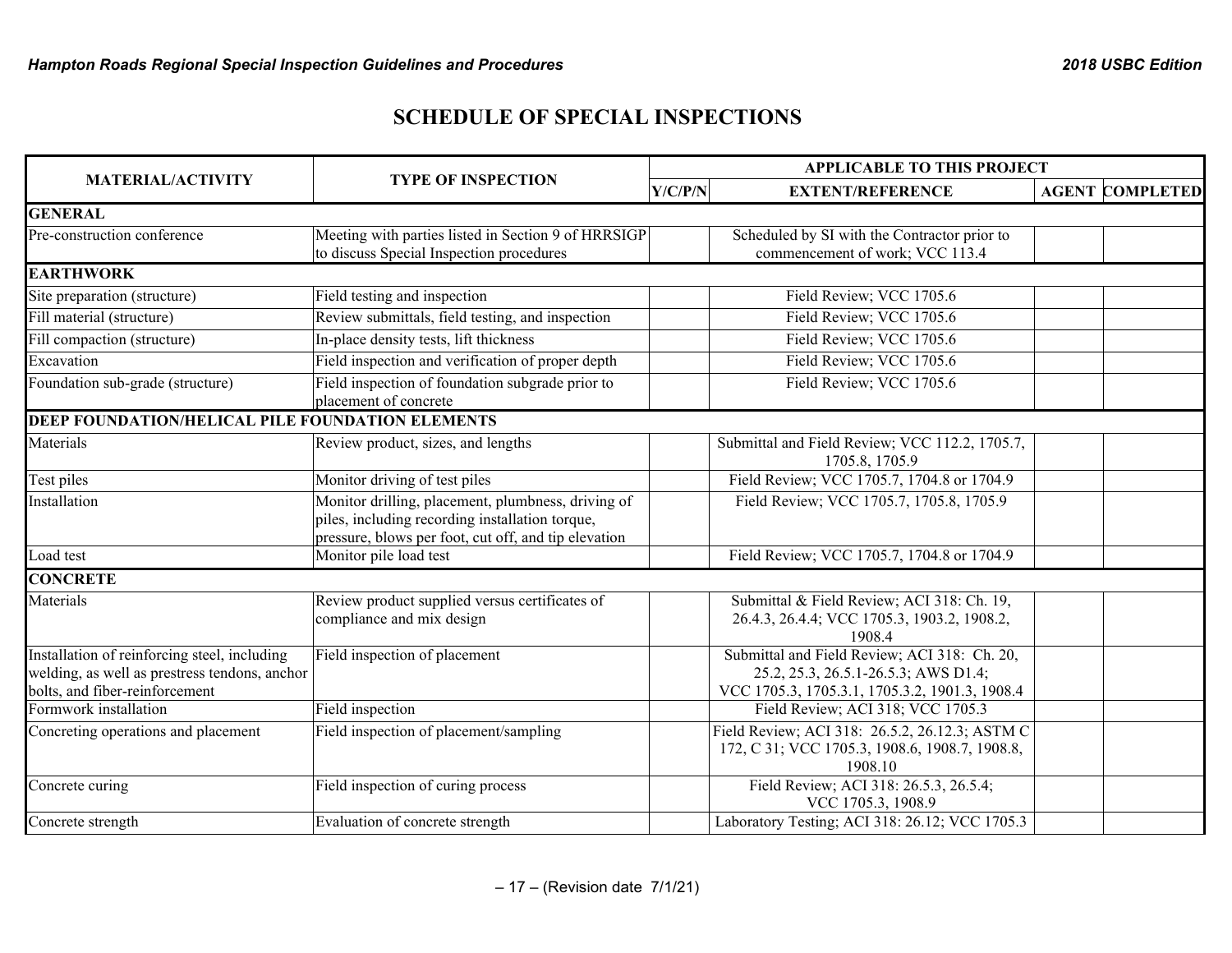## *Hampton Roads Regional Special Inspection Guidelines and Procedures 2018 USBC Edition*

| <b>MATERIAL/ACTIVITY</b>                                       |                                                                                                                                    | <b>APPLICABLE TO THIS PROJECT</b> |                                                                                 |  |                        |  |
|----------------------------------------------------------------|------------------------------------------------------------------------------------------------------------------------------------|-----------------------------------|---------------------------------------------------------------------------------|--|------------------------|--|
|                                                                | <b>TYPE OF INSPECTION</b>                                                                                                          |                                   | Y/C/P/N<br><b>EXTENT/REFERENCE</b>                                              |  | <b>AGENT COMPLETED</b> |  |
| Application of forces for prestressed<br>concrete              | Field inspection                                                                                                                   |                                   | Field Review; ACI 318: 26.10.2 (c); VCC 1705.3                                  |  |                        |  |
| Grouting of prestress tendons                                  | Field inspection                                                                                                                   |                                   | Field Review; ACI 318: 19.4.1, 20.6.4,<br>26.13.3.2(b); VCC 1705.3              |  |                        |  |
| <b>PRECAST CONCRETE</b>                                        |                                                                                                                                    |                                   |                                                                                 |  |                        |  |
|                                                                | Verify fabrication/quality control procedures In-plant inspection of fabrication/quality control<br>procedures**                   |                                   | Submittal or Field Review; VCC 1704.4.2.5,<br>1705.3                            |  |                        |  |
| Erection and installation                                      | Review submittals and as-built assemblies; Field<br>inspection of in-place precast                                                 |                                   | Submittal and Field Review; ACI 318; VCC Table<br>1705.3                        |  |                        |  |
| <b>Building Risk Category</b><br><b>MASONRY (Level</b>         |                                                                                                                                    |                                   |                                                                                 |  |                        |  |
| Materials                                                      | Review of products supplied versus certificate of<br>compliance and material submitted                                             |                                   | Submittal & Field Review; VCC 1705.4, 1709;<br>TMS 402/602                      |  |                        |  |
| Strength                                                       | Testing/review of strength                                                                                                         |                                   | Submittal & Field Review; VCC 1705.4, 2105;<br>TMS 402/602                      |  |                        |  |
| Mortar and Grout                                               | Inspection of proportioning and mixing. Placement<br>of mortar only                                                                |                                   | Submittal & Field Review; VCC 1705.4;<br>TMS 402/602                            |  |                        |  |
| Grout placement, including prestressing<br>grout               | Verification to ensure compliance                                                                                                  |                                   | Field Review; VCC 1705.4; TMS 402/602                                           |  |                        |  |
| Grout space                                                    | Verification to ensure compliance                                                                                                  |                                   | Field Review; VCC 1705.4; TMS 402/602                                           |  |                        |  |
| Mortar, grout, and prism specimens                             | Observe Preparation                                                                                                                |                                   | Field Review; VCC 1705.4; TMS 402/602                                           |  |                        |  |
| Reinforcement, prestressing tendons, and<br>connections        | Inspect condition, size, location, and spacing                                                                                     |                                   | Field Review; VCC 1705.4; TMS 402/602                                           |  |                        |  |
| Welding of reinforcing bars<br>Inspection and testing of welds |                                                                                                                                    |                                   | Field Review; VCC 1705.3.1, 1705.4;<br>TMS 402/602                              |  |                        |  |
| Prestressing force                                             | Verify application and measurement                                                                                                 |                                   | Field Review; VCC 1705.4; TMS 402/602                                           |  |                        |  |
| Protection                                                     | Inspect procedures for protection during cold and<br>hot weather                                                                   |                                   | Field Review; VCC 1705.4; TMS 402/602                                           |  |                        |  |
| Anchorage                                                      | Inspection of anchorages                                                                                                           |                                   | Field Review; VCC 1705.4; TMS 402/602                                           |  |                        |  |
| Masonry installation                                           | Inspection of placement of masonry and joints                                                                                      |                                   | Field Review; VCC 1705.4; TMS 402/602                                           |  |                        |  |
| <b>STRUCTURAL STEEL</b>                                        |                                                                                                                                    |                                   |                                                                                 |  |                        |  |
| Verify fabrication/quality control procedures                  | In-plant inspection of fabrication/quality control<br>procedures** or submit Certificate of Compliance                             |                                   | Submittal or Field Review; VCC 113.5, 1704.2.5,<br>1704.2.5.1, 1705.2           |  |                        |  |
| Bolts, nuts, and washers - materials                           | Material identification markings;<br>Review of Certificate of Compliance                                                           |                                   | Submittal & Field Review; VCC 1705.2.1;<br>AISC 360 Section A3.3                |  |                        |  |
| Bolts, nuts, washers - installation                            | Inspection of in-place high-strength bolts, snug-tight<br>joints, pre-tensioned and bearing type, and slip<br>critical connections |                                   | Submittal & Field Review; VCC 1705.2.1, 2204.2;<br>AISC 360 Section M2.5        |  |                        |  |
| Structural steel - materials                                   | Material identification markings and review of<br>Certificate of Compliance                                                        |                                   | Submittal & Field Review; VCC 1705.2.1;<br>ASTM A6, A568; AISC 360 Section A3.1 |  |                        |  |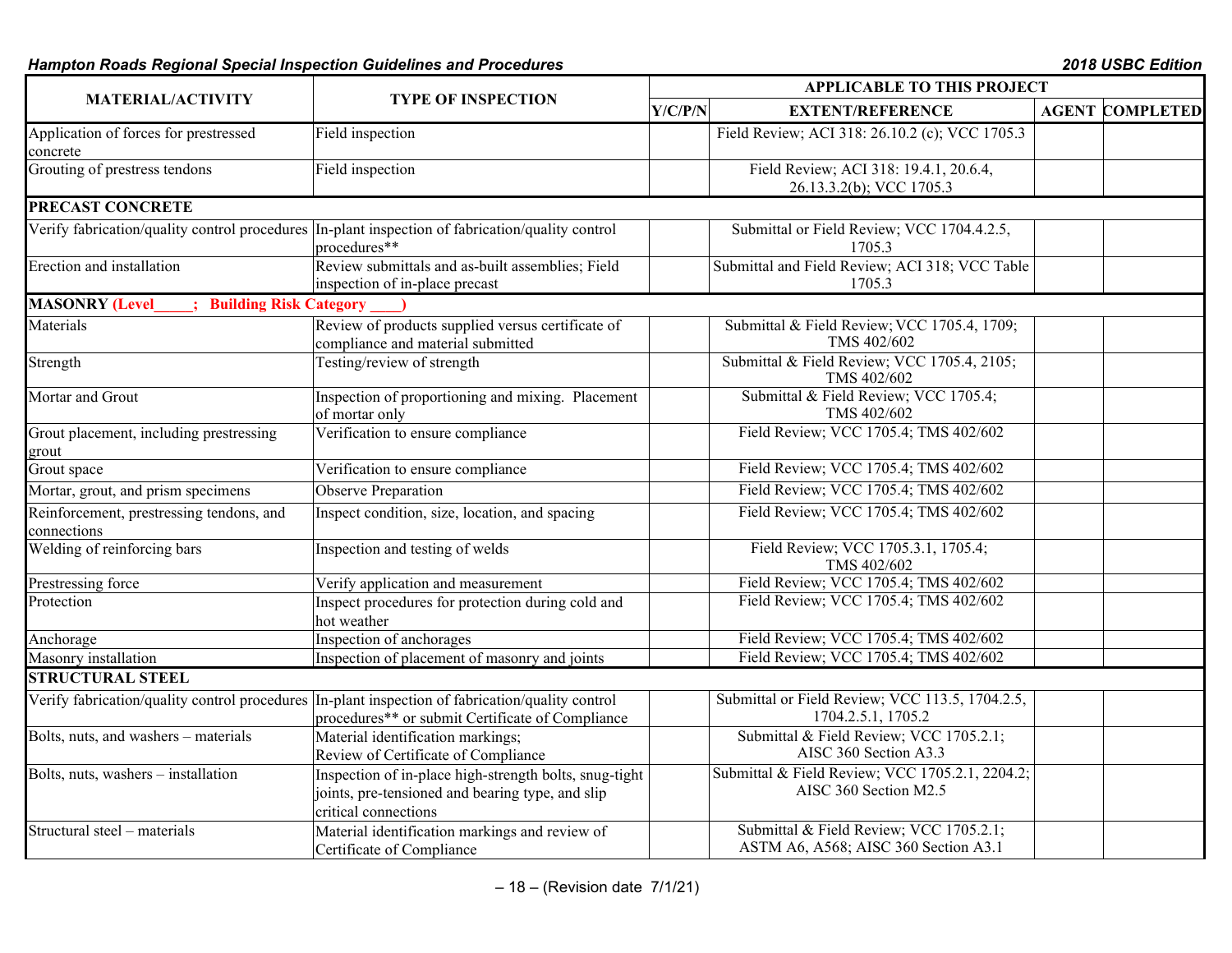## *Hampton Roads Regional Special Inspection Guidelines and Procedures 2018 USBC Edition*

|                                                                  |                                                                                                                                                                               | <b>APPLICABLE TO THIS PROJECT</b>                                       |  |                        |  |  |
|------------------------------------------------------------------|-------------------------------------------------------------------------------------------------------------------------------------------------------------------------------|-------------------------------------------------------------------------|--|------------------------|--|--|
| <b>MATERIAL/ACTIVITY</b>                                         | <b>TYPE OF INSPECTION</b>                                                                                                                                                     | Y/C/P/N<br><b>EXTENT/REFERENCE</b>                                      |  | <b>AGENT COMPLETED</b> |  |  |
| Structural steel details - installation                          | Inspection of member locations, structural details for<br>bracing, connections, and stiffening                                                                                | Submittal & Field Review; VCC 1705.2.1;<br><b>AISC 360</b>              |  |                        |  |  |
| Open-web steel joists and joist girders -<br>installation        | Inspection of end connections and bridging                                                                                                                                    | Submittal & Field Review; VCC 1705.2.3; SJI-100                         |  |                        |  |  |
|                                                                  | Weld filler materials and welder certification Review of identification markings, certificate of<br>compliance, and welder certifications                                     | Submittal & Field Review; AISC 360 A3.5                                 |  |                        |  |  |
| Welds                                                            | Inspection and testing of welds                                                                                                                                               | Field Review; VCC 1705.2, 2204.1;<br>AWS D1.1, D1.3                     |  |                        |  |  |
| Cold-formed metal deck – materials                               | Review of identification marking manufacturer's<br>certified test results                                                                                                     | Submittal & Field Review; VCC 1705.2.2                                  |  |                        |  |  |
| Cold-formed metal deck - installation                            | Review laps and welds                                                                                                                                                         | Submittal & Field Review; VCC 1705.2.2;<br>AWS D1.3; SDI                |  |                        |  |  |
| Cold-formed light frame construction -<br>welds                  | Review welding operation                                                                                                                                                      | Field Review; VCC 1705.11, 1705.11.2, 1705.11.3                         |  |                        |  |  |
| Cold form light frame construction wind<br>$resistance - screws$ | Review screw attachment bolting, anchoring hold<br>downs, bracing, diaphragms, struts                                                                                         | Field Review; VCC 1705.11, 1705.11.2, 1705.11.3                         |  |                        |  |  |
| Cold-formed steel trusses spanning 60' or<br>greater             | Inspection of temporary and permanent<br>restraints/bracing                                                                                                                   | Submittal & Field Review; VCC 1705.2.4                                  |  |                        |  |  |
| <b>WOOD</b>                                                      |                                                                                                                                                                               |                                                                         |  |                        |  |  |
| Verify fabrication/quality control procedures                    | In-plant inspection of fabrication/quality control<br>procedures** or submit Certificate of Compliance                                                                        | Submittal or Field Review; VCC 1704.2.5,<br>1704.2.5.1, 1705.5          |  |                        |  |  |
| Metal plate connected wood/metal trusses<br>spanning 60' or more | Review approved submittal and installation of<br>restraint/bracing                                                                                                            | Submittal & Field Review; VCC 1704.2.5,<br>1704.2.5.1, 1705.5, 1705.5.2 |  |                        |  |  |
| Joist Hangers - Materials/Installation                           | Review manufacturer's material and test standards                                                                                                                             | Field Review; ASTM D 1761                                               |  |                        |  |  |
| High-Load Diaphragms - Installation                              | Review submittal and as-built assemblies; Inspection<br>of sheathing, framing size, nail and staple diameter<br>and length, number of fastener lines, and fastener<br>spacing | Submittal & Field Review; VCC 1705.5, 1705.5.1                          |  |                        |  |  |
| Wood Shear Walls – installation                                  | Review nailing, bolting, anchoring, fastening,<br>diaphragms, struts, braces, and hold downs when<br>fasteners are $\leq$ 4" on center                                        | Field Review; VCC 1705.11.1                                             |  |                        |  |  |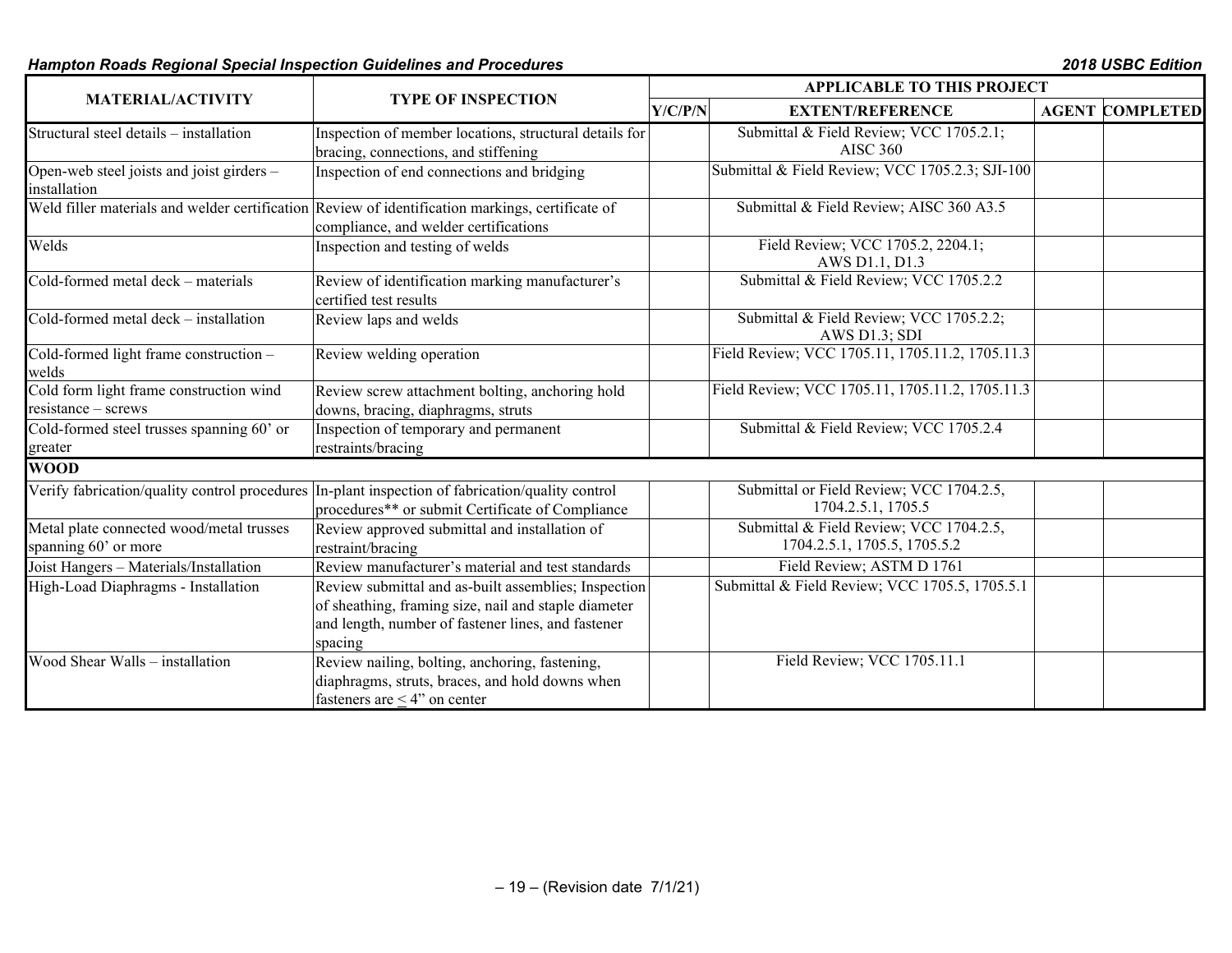#### *Hampton Roads Regional Special Inspection Guidelines and Procedures 2018 USBC Edition*

|                                                      |                                                                                                                                                                                           | <b>APPLICABLE TO THIS PROJECT</b> |                                                                                                  |  |                        |  |
|------------------------------------------------------|-------------------------------------------------------------------------------------------------------------------------------------------------------------------------------------------|-----------------------------------|--------------------------------------------------------------------------------------------------|--|------------------------|--|
| <b>MATERIAL/ACTIVITY</b>                             | <b>TYPE OF INSPECTION</b>                                                                                                                                                                 | Y/C/P/N                           | <b>EXTENT/REFERENCE</b>                                                                          |  | <b>AGENT COMPLETED</b> |  |
| <b>MAIN WIND FORCE RESISTING SYSTEM</b>              |                                                                                                                                                                                           |                                   |                                                                                                  |  |                        |  |
| Wind requirements                                    | Review of the system components and installation<br>for wood construction, cold-formed steel light frame<br>construction, components, and cladding                                        |                                   | Submittal & Field Review; VCC 1609.2, 1704.6.3,<br>1705.11                                       |  |                        |  |
| <b>SEISMIC FORCE RESISTING SYSTEMS</b>               |                                                                                                                                                                                           |                                   |                                                                                                  |  |                        |  |
| Seismic requirements                                 | Review of the designated seismic systems and<br>seismic force resistance systems                                                                                                          |                                   | Submittal & Field Review; VCC 1613, 1704.6.2,<br>1705.12, 1705.13; ASCE 7                        |  |                        |  |
| <b>SMOKE CONTROL</b>                                 |                                                                                                                                                                                           |                                   |                                                                                                  |  |                        |  |
|                                                      | Special Inspection of smoke control systems Leakage testing and recording of device location;<br>pressure difference testing, flow measurement and<br>detection, and control verification |                                   | Field Review; VCC 1705.18, 1705.18.1, 1705.18.2                                                  |  |                        |  |
|                                                      | SPRAYED FIRE RESISTIVE MATERIAL, FIRE RESISTANT PENETRATIONS; JOINTS, MASTIC AND INTUMESCENT FIRE RESISTANT COATING                                                                       |                                   |                                                                                                  |  |                        |  |
| Structural member surface conditions                 | Field review of surface conditions prior to<br>application                                                                                                                                |                                   | AWCI 12-B; VCC 1705.14, 1705.14.1, 1705.14.2                                                     |  |                        |  |
| Application/thickness/density/bond strength          | Field review of application operations, thickness,<br>and density                                                                                                                         |                                   | ASTM E605; AWCI 12-B; VCC 1705.14.1,<br>1705.14.2, 1705.14.3, 1705.14.4, 1705.14.5,<br>1705.14.6 |  |                        |  |
|                                                      | Mastic & Intumescent Fire Resistant Coating Field review of application operations and thickness                                                                                          |                                   | AWCI 12-B; VCC 1705.15                                                                           |  |                        |  |
| <b>EXTERIOR INSULATION AND FINISH SYSTEMS (EIFS)</b> |                                                                                                                                                                                           |                                   |                                                                                                  |  |                        |  |
| Application                                          | Field Review of application/installation                                                                                                                                                  |                                   | ASTM E2570; VCC 1407.6, 1705.16                                                                  |  |                        |  |
| <b>SPECIAL CASES</b>                                 |                                                                                                                                                                                           |                                   |                                                                                                  |  |                        |  |
| <b>Retaining Walls</b>                               | Field review of installation of pre-manufactured<br>structural components, drainage, and compaction                                                                                       |                                   | Field Review; VCC 113.4, 1705.1.1                                                                |  |                        |  |
| MEP Sprinkler system hangers/supports                | Field review of placement and anchorage                                                                                                                                                   |                                   | Field Review; VCC 903.3.1.1, 1705.1.1;<br>NFPA 13: 9.2                                           |  |                        |  |
| Alternative Materials and Systems                    | As requested by Building Official, review system<br>and installation                                                                                                                      |                                   | VCC 112.2, 112.3, 113.4, 1705.1.1                                                                |  |                        |  |
| <b>INSPECTION AGENTS</b>                             | <b>FIRM</b>                                                                                                                                                                               |                                   | <b>ADDRESS</b>                                                                                   |  | <b>TELEPHONE</b>       |  |
| 1. Special Inspector:                                |                                                                                                                                                                                           |                                   |                                                                                                  |  |                        |  |
| 2. Materials and Testing Laboratory:                 |                                                                                                                                                                                           |                                   |                                                                                                  |  |                        |  |
| 3. Special Inspector Smoke Control System:           |                                                                                                                                                                                           |                                   |                                                                                                  |  |                        |  |
| 4. (Additional Agents)                               |                                                                                                                                                                                           |                                   |                                                                                                  |  |                        |  |

Note: \* The Qualifications of the Special Inspector and Testing Laboratories are subject to the Approval of the Building Official.

\*\* Inspection of quality control procedures required only if fabricator is not regularly inspected by an Approved independent inspection agency. See Section 5.

\*\*\*For construction projects in seismic regions, the Schedule of Special Inspections shall be expanded to include Architectural, Mechanical, and Electric components, as well as Storage Racks and Isolation Systems. Items in VCC Section 1705.12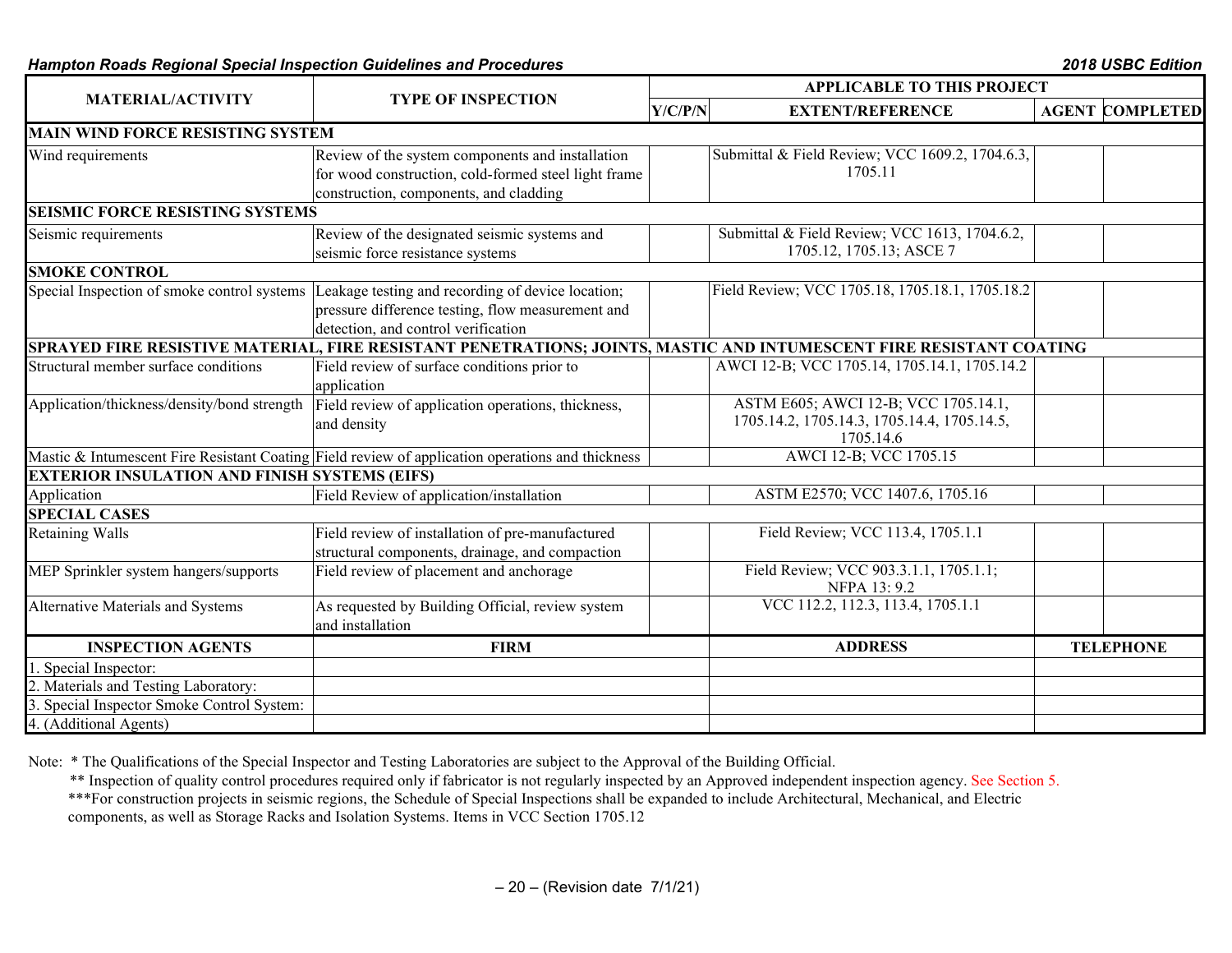# **FINAL REPORT OF SPECIAL INSPECTIONS**

| <b>PROJECT</b>        | <b>PERMIT APPLICANT</b>              |
|-----------------------|--------------------------------------|
|                       |                                      |
| PRIMARY RDP OF RECORD | <b>STRUCTURAL ENGINEER OF RECORD</b> |
|                       |                                      |

To the best of my information, knowledge, and belief, the Special Inspections required for this project, and itemized in the Statement of Special Inspections submitted for permit, have been completed. Attached to this final report are the Certificates of Compliance for shop fabricated load bearing members and assemblies. (Include this statement only if applicable).

Interim reports submitted prior to this final report, and numbered we are to we are to home a basis for, and are to be considered an integral part of this final report.

Respectfully submitted,

\_\_\_\_\_\_\_\_\_\_\_\_\_\_\_\_\_\_

\_\_\_\_\_\_\_\_\_\_\_\_\_\_\_\_\_\_\_\_\_\_\_\_\_\_\_\_\_\_\_\_\_\_\_\_\_\_\_\_\_\_\_\_\_\_\_\_ **Signature** 

Date **Date** and the second contract of the second contract of the second contract of the second contract of the second contract of the second contract of the second contract of the second contract of the second contract of

\_\_\_\_\_\_\_\_\_\_\_\_\_\_\_\_\_\_\_\_\_\_\_\_\_\_\_\_\_\_\_\_\_\_\_\_\_\_\_\_\_\_\_\_\_\_\_ Type or Print Name **(Agent 1)**

**Seal of SI**

**Upon completion of all Special Inspections and testing, the SI shall submit a Final Report of Special Inspections to Building Official for review and approval. The Building Official review and approval is required prior to final building inspection approval or issuance of a Certificate of Occupancy.**